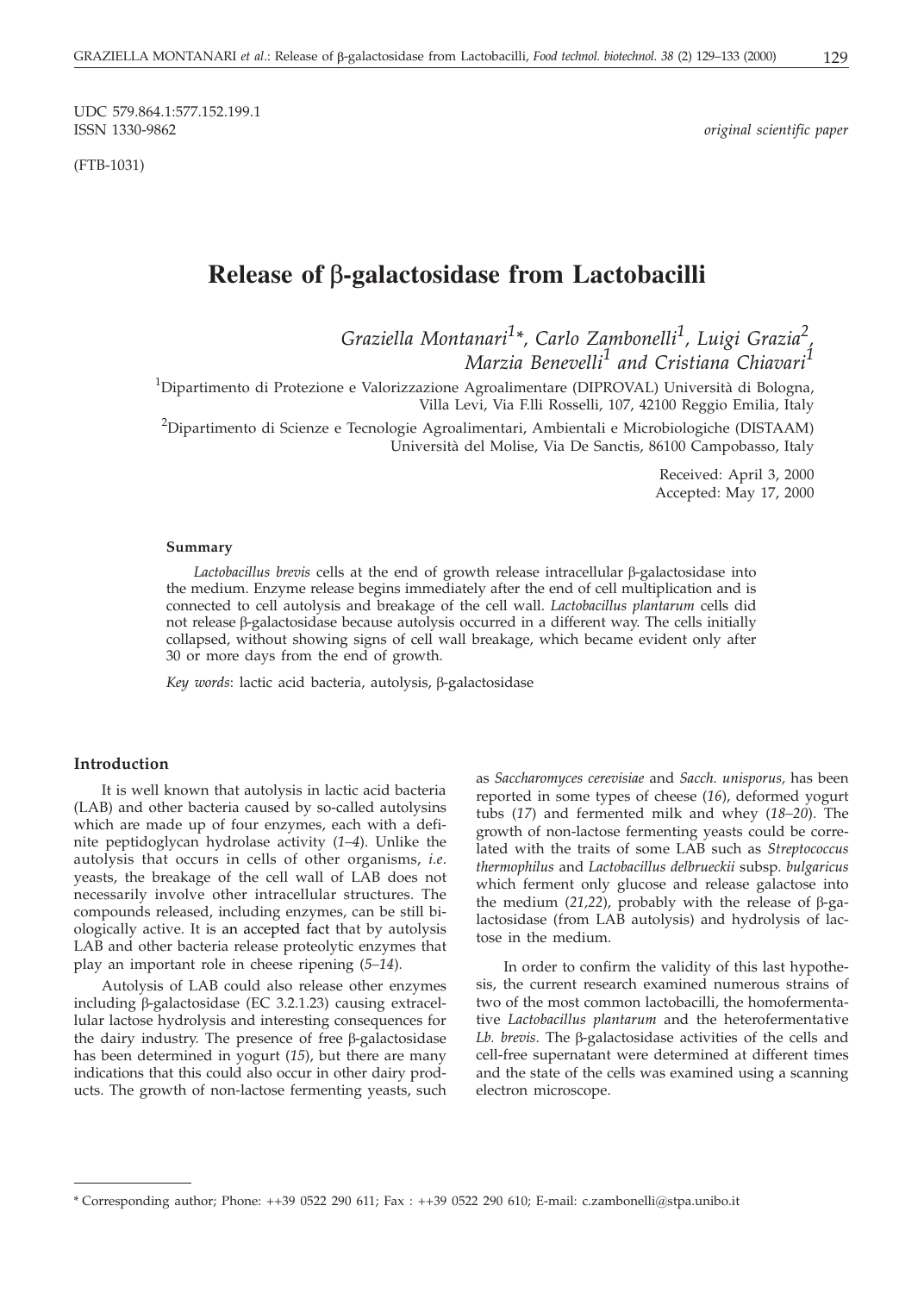# **Materials and Methods**

# *Organisms*

A total of 32 lactose fermenting strains of *Lb. brevis* and 15 strains of *Lb. plantarum* were used, mainly isolated from koumiss fermented milk (*20*), but also from other products such as fermented silage (*23*) and fermented sausages (*24*). These strains were compared with the strains of American Type Culture Collection: *Lb. brevis* ATCC 14869 and *Lb. plantarum* ATCC 14917.

## *Fermentation*

The fermentation tests were carried out using 50 mL of MRS liquid medium (*25*) with 10 g/L glucose. The cultures were examined after 3 and 30 days of incubation at 30 °C.

## *Preparation of cells and cell-free supernatant*

The cells of the entire cultures of 50 mL were collected by centrifugation, washed twice in distilled water and re-suspended in 10 mL of distilled water. Half the suspension (5 mL) was used for the determination of the dry weight of cells per mL using weighing bottles and oven drying at 100 °C until constant weight was reached. The dry weight of cells per mL of medium was found to be 0.7–0.9 mg. The other half of the suspension was diluted to a total of 25 mL using a 0.1 M sodium phosphate buffer (pH=7).

One mL of this suspension and 1 mL of the cell-free supernatant was used for measuring  $\beta$ -galactosidase activity.

Permeabilization of cells from 2 mL of the suspension was achieved by the addition of 50  $\upmu\rm L$  of acetone-toluene (9:1  $v/v$ ), shaken vigorously for 7 min and  $1$  mL immediately assayed for  $\beta$ -galactosidase activity.

### *-galactosidase activity assay*

Release of *o*-nitrophenol (ONP) from *o*-nitrophenol-  $-$ β-galactopyranoside (ONPG) was used to measure  $\beta$ -galactosidase activity (*26*). 1 mL of cell suspension or 1 mL of cell-free fermented broth was incubated with ONPG solution (5 mM ONPG in 0.05 M sodium phosphate

Table 1.  $\beta$ -galactosidase activity of 32 strains of *Lactobacillus brevis* cells and cell-free fermented broth after 3 and 30 days (values are means of three replicates)

|          | $\beta$ -galactosidase activity (units*) after |                       |                |           |                       |                |  |  |  |
|----------|------------------------------------------------|-----------------------|----------------|-----------|-----------------------|----------------|--|--|--|
| Strain   |                                                | 3 d                   |                | 30 d      |                       |                |  |  |  |
|          | dry cells                                      | cell-free supernatant | total activity | dry cells | cell-free supernatant | total activity |  |  |  |
| 1026     | 0.796                                          | 0.356                 | 1.152          | 0.499     | 0.549                 | 1.048          |  |  |  |
| 1028     | 0.869                                          | 0.044                 | 0.913          | 0.140     | 0.639                 | 0.779          |  |  |  |
| 1066     | 0.803                                          | 0.109                 | 0.912          | 0.038     | 0.742                 | 0.780          |  |  |  |
| 1167     | 0.782                                          | 0.348                 | 1.130          | 0.276     | 0.747                 | 1.023          |  |  |  |
| 1190     | 0.798                                          | 0.091                 | 0.889          | 0.239     | 0.533                 | 0.772          |  |  |  |
| 1198     | 0.794                                          | 0.151                 | 0.945          | 0.281     | 0.527                 | 0.808          |  |  |  |
| 1217     | 0.810                                          | 0.374                 | 1.184          | 0.264     | 0.659                 | 0.923          |  |  |  |
| 1222     | 0.796                                          | 0.292                 | 1.088          | 0.253     | 0.534                 | 0.787          |  |  |  |
| 1230     | 0.770                                          | 0.356                 | 1.026          | 0.253     | 0.663                 | 0.916          |  |  |  |
| 1250     | 0.788                                          | 0.374                 | 1.162          | 0.341     | 0.654                 | 0.995          |  |  |  |
| 1269     | 0.780                                          | 0.021                 | 0.801          | 0.014     | 0.684                 | 0.698          |  |  |  |
| 1277     | 0.790                                          | 0.28                  | 1.070          | 0.270     | 0.657                 | 0.927          |  |  |  |
| 1278     | 0.691                                          | 0.463                 | 1.154          | 0.467     | 0.620                 | 1.087          |  |  |  |
| 1288     | 0.795                                          | 0.330                 | 1.125          | 0.250     | 0.610                 | 0.860          |  |  |  |
| 1295     | 0.821                                          | 0.493                 | 1.314          | 0.243     | 0.767                 | 1.010          |  |  |  |
| 1310     | 0.679                                          | 0.621                 | 1.300          | 0.317     | 0.783                 | 1.100          |  |  |  |
| 1317     | 0.775                                          | 0.335                 | 1.110          | 0.410     | 0.583                 | 0.993          |  |  |  |
| 1320     | 0.826                                          | 0.010                 | 0.836          | 0.330     | 0.458                 | 0.788          |  |  |  |
| 1322     | 0.735                                          | 0.527                 | 1.162          | 0.251     | 0.713                 | 0.964          |  |  |  |
| 1334     | 0.728                                          | 0.439                 | 1.167          | 0.138     | 0.791                 | 0.929          |  |  |  |
| 1336     | 0.836                                          | 0.335                 | 1.171          | 0.217     | 0.582                 | 0.799          |  |  |  |
| 1338     | 0.712                                          | 0.401                 | 1.113          | 0.205     | 0.761                 | 0.966          |  |  |  |
| 1348     | 0.831                                          | 0.305                 | 1.136          | 0.247     | 0.721                 | 0.968          |  |  |  |
| 1357     | 0.808                                          | 0.374                 | 1.182          | 0.249     | 0.756                 | 1.005          |  |  |  |
| 1386     | 0.775                                          | 0.122                 | 0.897          | 0.353     | 0.538                 | 0.891          |  |  |  |
| 1391     | 0.626                                          | 0.489                 | 1.015          | 0.187     | 0.733                 | 0.920          |  |  |  |
| 1392     | 0.635                                          | 0.476                 | 1.011          | 0.316     | 0.582                 | 0.998          |  |  |  |
| 1397     | 0.703                                          | 0.488                 | 1.191          | 0.265     | 0.630                 | 0.895          |  |  |  |
| 1404     | 0.836                                          | 0.354                 | 1.190          | 0.114     | 0.690                 | 0.804          |  |  |  |
| 1409     | 0.712                                          | 0.114                 | 0.826          | 0.236     | 0.417                 | 0.753          |  |  |  |
| 1410     | 0.831                                          | 0.381                 | 1.212          | 0.187     | 0.694                 | 0.881          |  |  |  |
| 1411     | 0.834                                          | 0.229                 | 1.063          | 0.054     | 0.830                 | 0.884          |  |  |  |
| Average  | 0.774                                          | 0.336                 | 1.080          | 0.235     | 0.655                 | 0.902          |  |  |  |
| $\pm$ SD | 0.059                                          | 0.145                 | 0.124          | 0.088     | 0.155                 | 0.078          |  |  |  |

\* unit definition see in the chapter *-galactosidase activity assay*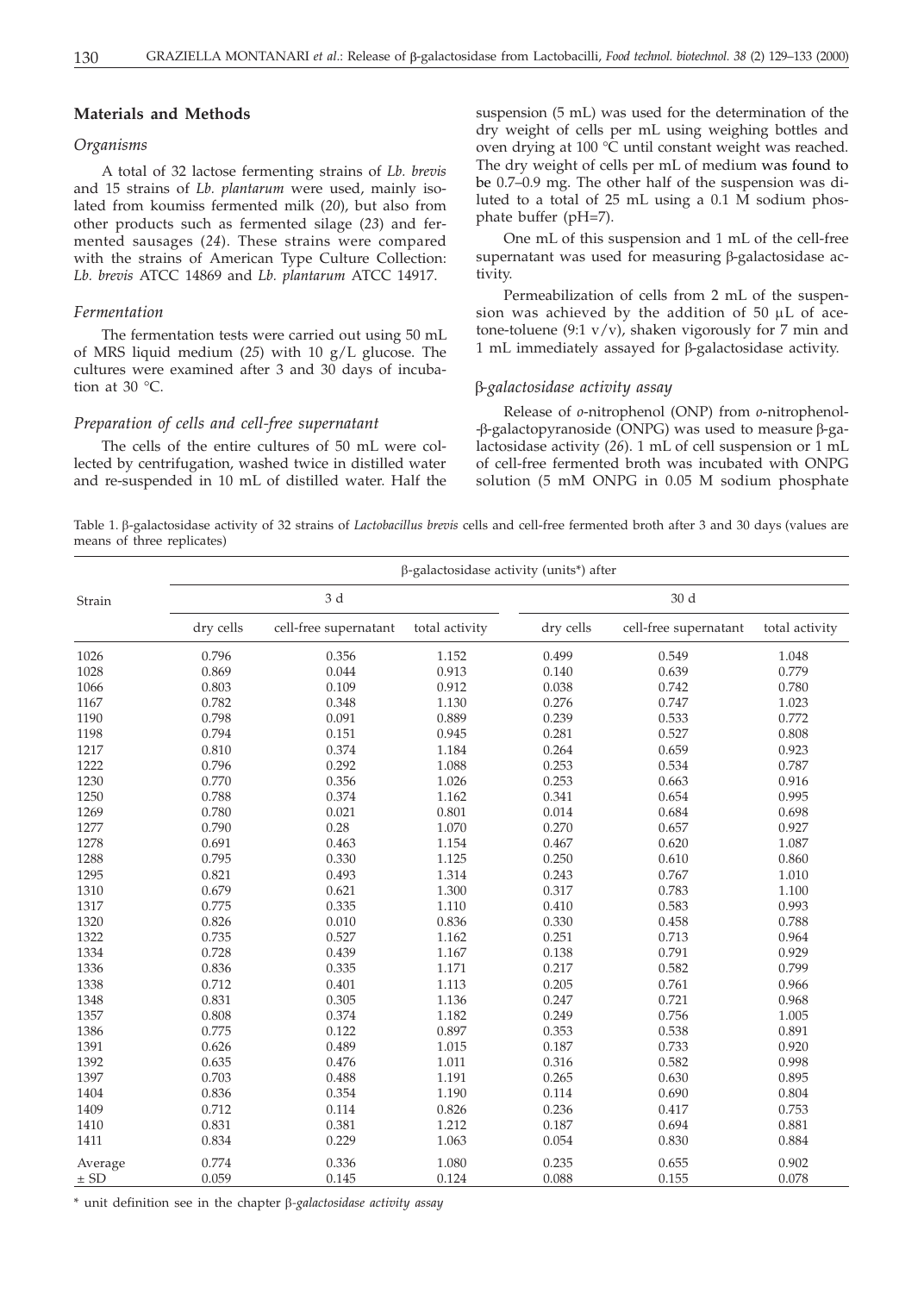buffer, pH=7) at 37 °C for 15 min. Colour development was stopped by adding 5.0 mL of cold 0.5 M sodium carbonate to the reaction mixture. Absorbance was measured at 420 nm. The µmoles of ONP liberated were determined from a standard curve measuring the change in absorbance produced by various ONP concentrations. The amount of ONP released/min by the cells or the cell-free supernatant was directly proportional to the quantity of enzyme. One unit of enzyme was equivalent to 1 μmole of ONP liberated from ONPG/(min/mL) of cell suspension or cell-free supernatant.

#### *Statistical evaluation of data*

Data for  $\beta$ -galactosidase activity were evaluated by analysis of variance. The least-significant-difference test was used to compare means.

## **Results and Discussion**

#### *-galactosidase activity*

A preliminary trial carried out without replica showed that 32 strains of *Lb. brevis* and 15 strains of *Lb. plantarum***,** with the exception of *Lb. brevis* ATCC 14869 strain, were fermenting lactose and possessed constitutional -galactosidase. A cell suspensions, 3 days old, grown in glucose produced ONP from ONPG. The two lactobacilli were, however, widely different concerning enzyme release into the medium.

With *Lb. brevis*, the release of  $\beta$ -galactosidase began very quickly, immediately after 3 days of growth. Indeed,  $\beta$ -galactosidase activity of the 3-day-old cell-free supernatant was already positive, though with widely differing intensity in different strains. This activity was at a barely measurable level but definitely positive in three of the 32 strains tested and highly positive in the remaining 29 strains with a maximum value found in strain 1310 (Table 1). The sum of the activity of cells contained in 1 mL of medium and in 1 mL of cell-free supernatant expressed the total  $\beta$ -galactosidase capacity of each strain.

After 30 days, all the strains had released  $\beta$ -galactosidase and the medium showed high positive activity. At the same time, with increase in broth activity, there was a considerable reduction in cellular activity. After 30 days, the overall activity (cells+broth) showed an average reduction of 17–18 % compared with that at 3 days.

The 3-day-old *Lb. plantarum* cells demonstrated lower activity than those of *Lb. brevis* and did not release the enzyme because the fermented broth was completely activity-free (Table 2). The 30-day-old cells showed a distinct drop in  $\beta$ -galactosidase activity and even the fermented broth was completely inert (data not shown).

### *Cells autolysis*

 $As \beta$ -galactosidase is an intracellular enzyme, the activity determined on whole cells, which were not permeabilized, could be the cause of the difference observed between the two bacterial species and among their strains. The test was repeated in triplicate with the strains that, with reference to the preliminary trial, highlighted the larger differences in activity and the  $\beta$ -ga-

| Table 2. β-galactosidase activity of 16 strains of <i>Lactobacillus</i> |  |  |  |  |  |  |  |  |  |  |
|-------------------------------------------------------------------------|--|--|--|--|--|--|--|--|--|--|
| plantarum cells and cell-free fermented broth after 3 and 30            |  |  |  |  |  |  |  |  |  |  |
| days (values are means of three replicates)                             |  |  |  |  |  |  |  |  |  |  |

| β-galactosidase activity (units*) after<br>30 d<br>3 d<br>Strain<br>cell-free<br>cell-free<br>dry<br>dry<br>cells<br>cells<br>supernatant<br><b>ATCC 14917</b><br>0.352<br>$\Omega$<br>0.032<br>0<br>1021<br>0.663<br>0.120<br>$\Omega$<br>0<br>1038<br>0.879<br>0.135<br>0<br>0<br>1051<br>0.913<br>0.240<br>0<br>0<br>1056<br>0.247<br>0.044<br>0<br>0<br>1063<br>0.256<br>0.024<br>0<br>0<br>1094<br>0.542<br>0.056<br>0<br>0<br>0.111<br>1101<br>0.489<br>0<br>0<br>1110<br>0.529<br>0.089<br>0<br>0<br>0.210<br>1157<br>0.965<br>$\Omega$<br>0<br>1164<br>0.303<br>0.064<br>$\Omega$<br>0<br>1168<br>0.278<br>0.097<br>0<br>0<br>1173<br>0.981<br>0.185<br>0<br>0<br>1142<br>0.261<br>0.035<br>0<br>0<br>1290<br>0.065<br>0.280<br>0<br>$\Omega$<br>1347<br>0.768<br>0.132<br>$\Omega$<br>0<br>0.102<br>0.544<br>0<br>0<br>Average<br>0.063<br>$\pm$ SD<br>0.271<br>$\Omega$<br>0 |  |  |  |             |  |  |  |
|----------------------------------------------------------------------------------------------------------------------------------------------------------------------------------------------------------------------------------------------------------------------------------------------------------------------------------------------------------------------------------------------------------------------------------------------------------------------------------------------------------------------------------------------------------------------------------------------------------------------------------------------------------------------------------------------------------------------------------------------------------------------------------------------------------------------------------------------------------------------------------------|--|--|--|-------------|--|--|--|
|                                                                                                                                                                                                                                                                                                                                                                                                                                                                                                                                                                                                                                                                                                                                                                                                                                                                                        |  |  |  |             |  |  |  |
|                                                                                                                                                                                                                                                                                                                                                                                                                                                                                                                                                                                                                                                                                                                                                                                                                                                                                        |  |  |  |             |  |  |  |
|                                                                                                                                                                                                                                                                                                                                                                                                                                                                                                                                                                                                                                                                                                                                                                                                                                                                                        |  |  |  |             |  |  |  |
|                                                                                                                                                                                                                                                                                                                                                                                                                                                                                                                                                                                                                                                                                                                                                                                                                                                                                        |  |  |  | supernatant |  |  |  |
|                                                                                                                                                                                                                                                                                                                                                                                                                                                                                                                                                                                                                                                                                                                                                                                                                                                                                        |  |  |  |             |  |  |  |
|                                                                                                                                                                                                                                                                                                                                                                                                                                                                                                                                                                                                                                                                                                                                                                                                                                                                                        |  |  |  |             |  |  |  |
|                                                                                                                                                                                                                                                                                                                                                                                                                                                                                                                                                                                                                                                                                                                                                                                                                                                                                        |  |  |  |             |  |  |  |
|                                                                                                                                                                                                                                                                                                                                                                                                                                                                                                                                                                                                                                                                                                                                                                                                                                                                                        |  |  |  |             |  |  |  |
|                                                                                                                                                                                                                                                                                                                                                                                                                                                                                                                                                                                                                                                                                                                                                                                                                                                                                        |  |  |  |             |  |  |  |
|                                                                                                                                                                                                                                                                                                                                                                                                                                                                                                                                                                                                                                                                                                                                                                                                                                                                                        |  |  |  |             |  |  |  |
|                                                                                                                                                                                                                                                                                                                                                                                                                                                                                                                                                                                                                                                                                                                                                                                                                                                                                        |  |  |  |             |  |  |  |
|                                                                                                                                                                                                                                                                                                                                                                                                                                                                                                                                                                                                                                                                                                                                                                                                                                                                                        |  |  |  |             |  |  |  |
|                                                                                                                                                                                                                                                                                                                                                                                                                                                                                                                                                                                                                                                                                                                                                                                                                                                                                        |  |  |  |             |  |  |  |
|                                                                                                                                                                                                                                                                                                                                                                                                                                                                                                                                                                                                                                                                                                                                                                                                                                                                                        |  |  |  |             |  |  |  |
|                                                                                                                                                                                                                                                                                                                                                                                                                                                                                                                                                                                                                                                                                                                                                                                                                                                                                        |  |  |  |             |  |  |  |
|                                                                                                                                                                                                                                                                                                                                                                                                                                                                                                                                                                                                                                                                                                                                                                                                                                                                                        |  |  |  |             |  |  |  |
|                                                                                                                                                                                                                                                                                                                                                                                                                                                                                                                                                                                                                                                                                                                                                                                                                                                                                        |  |  |  |             |  |  |  |
|                                                                                                                                                                                                                                                                                                                                                                                                                                                                                                                                                                                                                                                                                                                                                                                                                                                                                        |  |  |  |             |  |  |  |
|                                                                                                                                                                                                                                                                                                                                                                                                                                                                                                                                                                                                                                                                                                                                                                                                                                                                                        |  |  |  |             |  |  |  |
|                                                                                                                                                                                                                                                                                                                                                                                                                                                                                                                                                                                                                                                                                                                                                                                                                                                                                        |  |  |  |             |  |  |  |
|                                                                                                                                                                                                                                                                                                                                                                                                                                                                                                                                                                                                                                                                                                                                                                                                                                                                                        |  |  |  |             |  |  |  |
|                                                                                                                                                                                                                                                                                                                                                                                                                                                                                                                                                                                                                                                                                                                                                                                                                                                                                        |  |  |  |             |  |  |  |

\* unit definition see in the chapter *-galactosidase activity assay*

lactosidase activity in whole cells permeabilized with organic solvents was assayed.

The results shown in Table 3 confirmed the differences in behaviour of the two species and the difference in  $\beta$ -galactosidase activity.

Examined with a scanning electron microscope, some 3-day-old *Lb. brevis* cells showed the presence of pores, a clear sign of autolysis (Fig. 1a). In the 30-day- -old cells, the existing autolysis was shown very clearly with holes, fractures and cell wall laceration (Fig. 1b). The damage of the cell walls was in almost all the cells.

Table 3.  $\beta$ -galactosidase activity of permeabilized cells of some strains of *Lactobacillus brevis* and *Lactobacillus plantarum* (values are means of three replicates)

|                        | $\beta$ -galactosidase activity (units*)<br>after |                    |  |
|------------------------|---------------------------------------------------|--------------------|--|
|                        | 3 d                                               | 30d                |  |
| Lb. brevis strain      |                                                   |                    |  |
| 1190                   | 1.490                                             | 0.580              |  |
| 1288                   | 1.336                                             | 0.610              |  |
| 1397                   | 1.443                                             | 0.630              |  |
| Lb. plantarum strain   |                                                   |                    |  |
| 14917 ATCC type strain | $0.715^{\circ}$                                   | $0.110^a$          |  |
| 1056                   | $0.700^{\rm a}$                                   | 0.120 <sup>a</sup> |  |
| 1110                   | $0.918^{b}$                                       | 0.300 <sup>b</sup> |  |
| 1173                   | $1.610^{\circ}$                                   | $0.410^{\circ}$    |  |

a, b, c Values in the same column followed by different superscript letters were significantly different: P<0.05

\* unit definition see in the chapter -*galactosidase activity assay*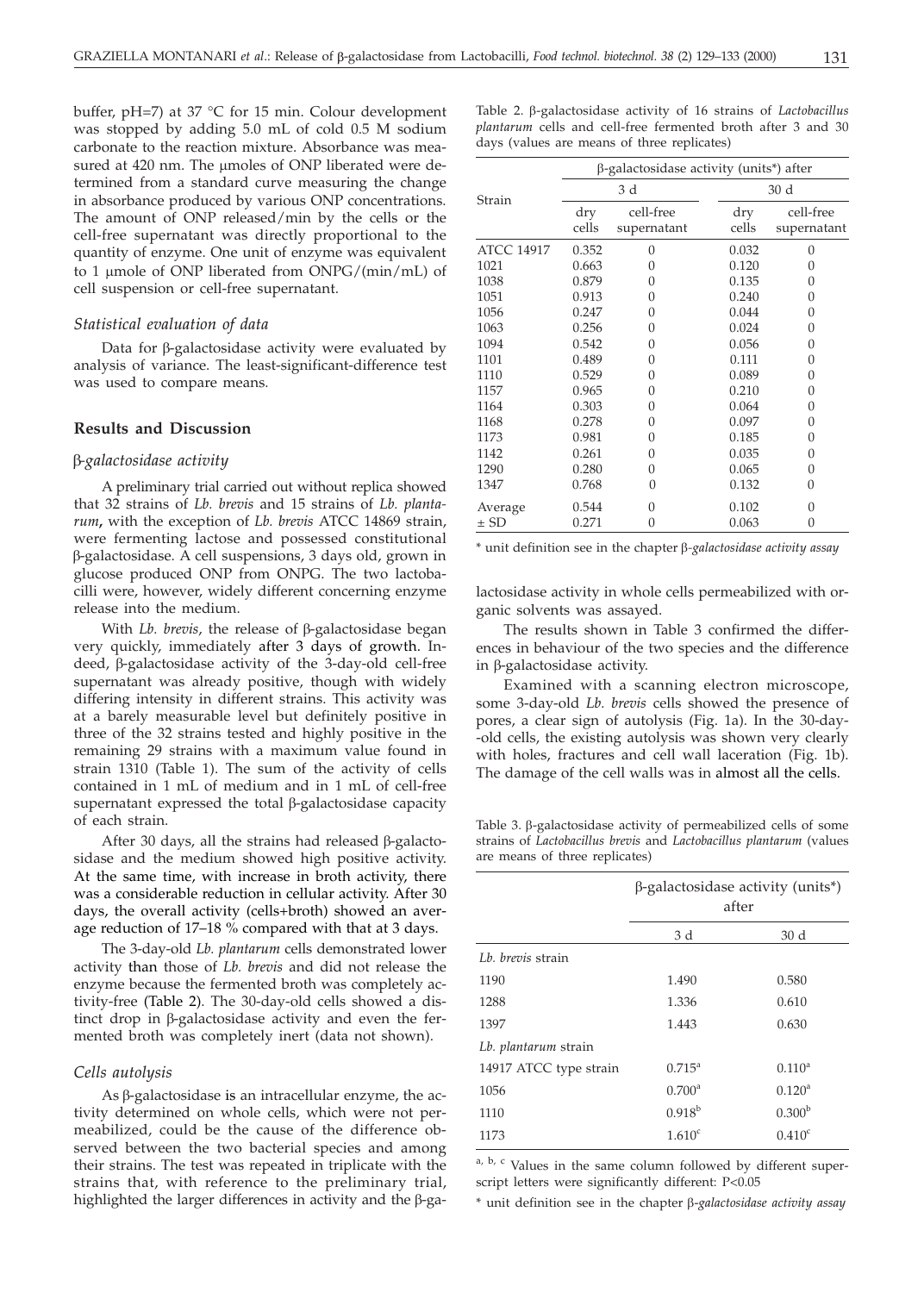

Fig. 1. Three and thirty-day-old *Lb. brevis* and *Lb. plantarum* cells examined with a scanning electron microscope: a) three-day-old *Lb. brevis* cells: only some cells have lesions in the cellular wall; b) thirty-day-old *Lb. brevis* cells: most of the cells are autolysed with lesions and holes in the cellular wall; c) three-day-old *Lb. plantarum* cells: only some cells are collapsed; d) thirty-day-old *Lb. plantarum* cells: the cells are collapsed or show clear signs of lesions on the wall. All scale bars,  $1 \mu m$ 

In *Lb. plantarum,* the signs of cell wall fractures appeared much later and were preceded by cell collapse. In the young cultures, *i.e*. after 3 days of growth, some cells showed cell walls which had collapsed but were still whole and without porosity or evident surface damage (Fig. 1c). In the 30-day-old cultures, the cells with collapsed walls were numerous and some showed clear signs of fractures (Fig. 1d).

The appearance of the cells viewed under scanning electron microscope could explain the differences in the behaviour of the cells to release  $\beta$ -galactosidase. In *Lb*. *brevis* the release of β-galactosidase into the medium was due to the rapid autolysis with cell-wall breakage. The release of β-galactosidase did not occur in *Lb. plantarum* though, because cell autolysis occurred in a different way. It seems very likely in this last species that compounds with high molecular weight, such as enzymes, may have been hydrolysed before release in a manner similar to that occurring during autolysis of other microorganisms such as yeasts.

## **Conclusions**

Autolysis and the way it comes about is certainly important from a technological point of view and as the selection criteria for bacteria, because the bacterial activity may continue even after the end of fermentation. In particular, the release of  $\beta$ -galactosidase can have a strong effect on the characteristics of fermented foods, especially dairy products. The above mentioned cases of seemingly anomalous development and often the prevalence of non-lactose fermenting yeasts in fermented milk such as koumiss, kefir and others can be explained by lactobacilli autolysis. In these products the pH is low and not optimal for the stability and activity of the  $\beta$ -galactosidase; nevertheless, not optimal pH conditions are compensated by the graduality of autolysis and the consequent gradual release of the enzyme (*27*).

As a result of the autolysis and the way this occurs, the LAB can release compounds other than enzymes. For example *Lb. plantarum* can release compounds which have an inhibiting action on mould (*28*). The same ther